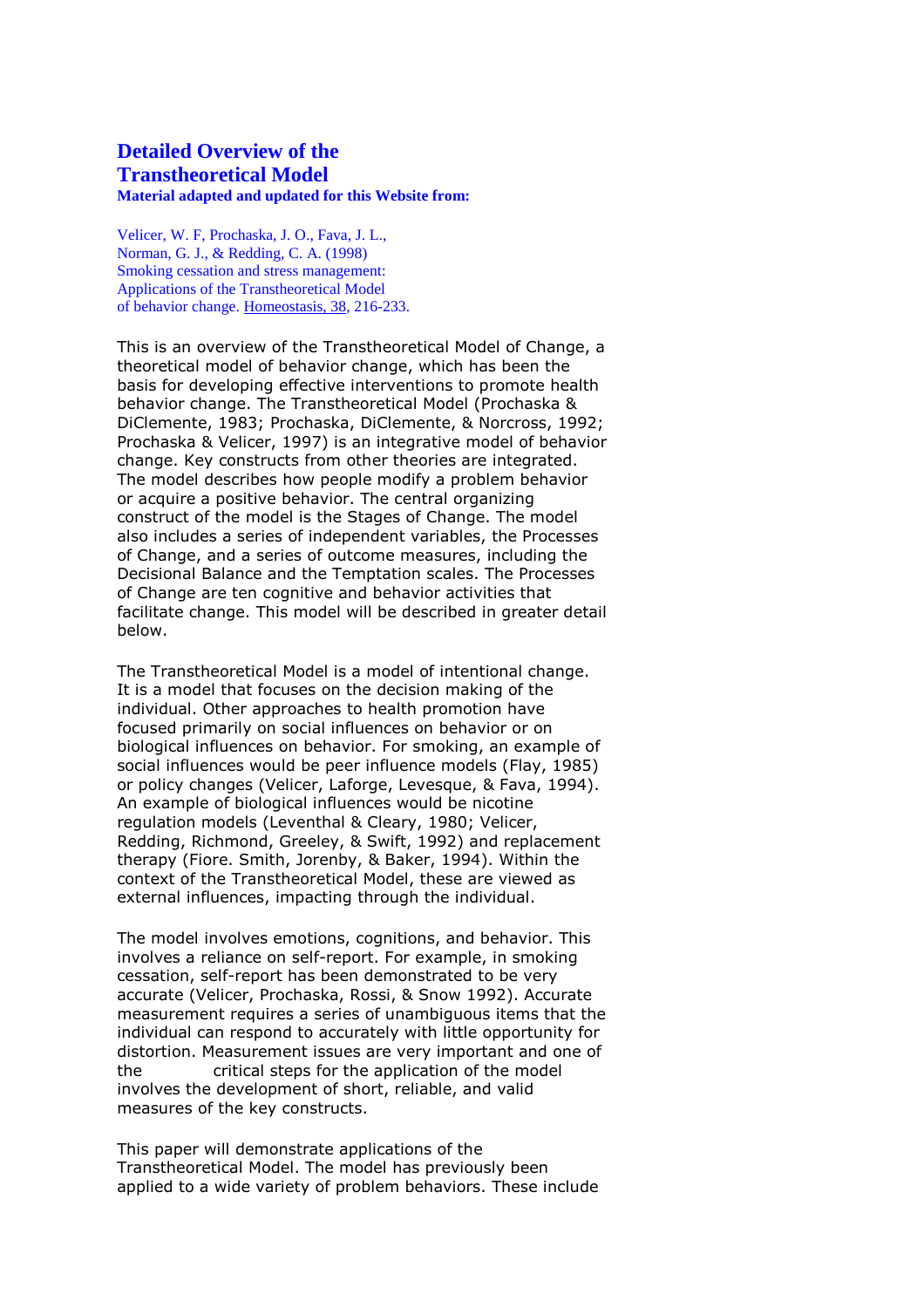smoking cessation, exercise, low fat diet, radon testing, alcohol abuse, weight control, condom use for HIV protection, organizational change, use of sunscreens to prevent skin cancer, drug abuse, medical compliance, mammography screening, and stress management. Two of these applications will be described in detail, smoking cessation and stress management. The former represents a well-researched area where multiple tests of the model are available and effective interventions based on the model have been developed and evaluated in multiple clinical trials. The latter represents a problem area where research based on the Transtheoretical Model is in the formative stages.

#### **Stages of Change: The Temporal Dimension**

The stage construct is the key organizing construct of the model. It is important in part because it represents a temporal dimension. Change implies phenomena occurring over time. However, this aspect was largely ignored by alternative theories of change. Behavior change was often construed as an event, such as quitting smoking, drinking, or over-eating. The Transtheoretical Model construes change as a process involving progress through a series of five stages.

Precontemplation is the stage in which people are not intending to take action in the foreseeable future, usually measured as the next six months. People may be in this stage because they are uninformed or under-informed about the consequences of their behavior. Or they may have tried to change a number of times and become demoralized about their ability to change. Both groups tend to avoid reading, talking or thinking about their high risk behaviors. They are often characterized in other theories as resistant or unmotivated or as not ready for health promotion programs. The fact is traditional health promotion programs are often not designed for such individuals and are not matched to their needs.

Contemplation is the stage in which people are intending to change in the next six months. They are more aware of the pros of changing but are also acutely aware of the cons. This balance between the costs and benefits of changing can produce profound ambivalence that can keep people stuck in this stage for long periods of time. We often characterize this phenomenon as chronic contemplation or behavioral procrastination. These people are also not ready for traditional action oriented programs.

Preparation is the stage in which people are intending to take action in the immediate future, usually measured as the next month. They have typically taken some significant action in the past year. These individuals have a plan of action, such as joining a health education class, consulting a counselor, talking to their physician, buying a self-help book or relying on a self-change approach. These are the people that should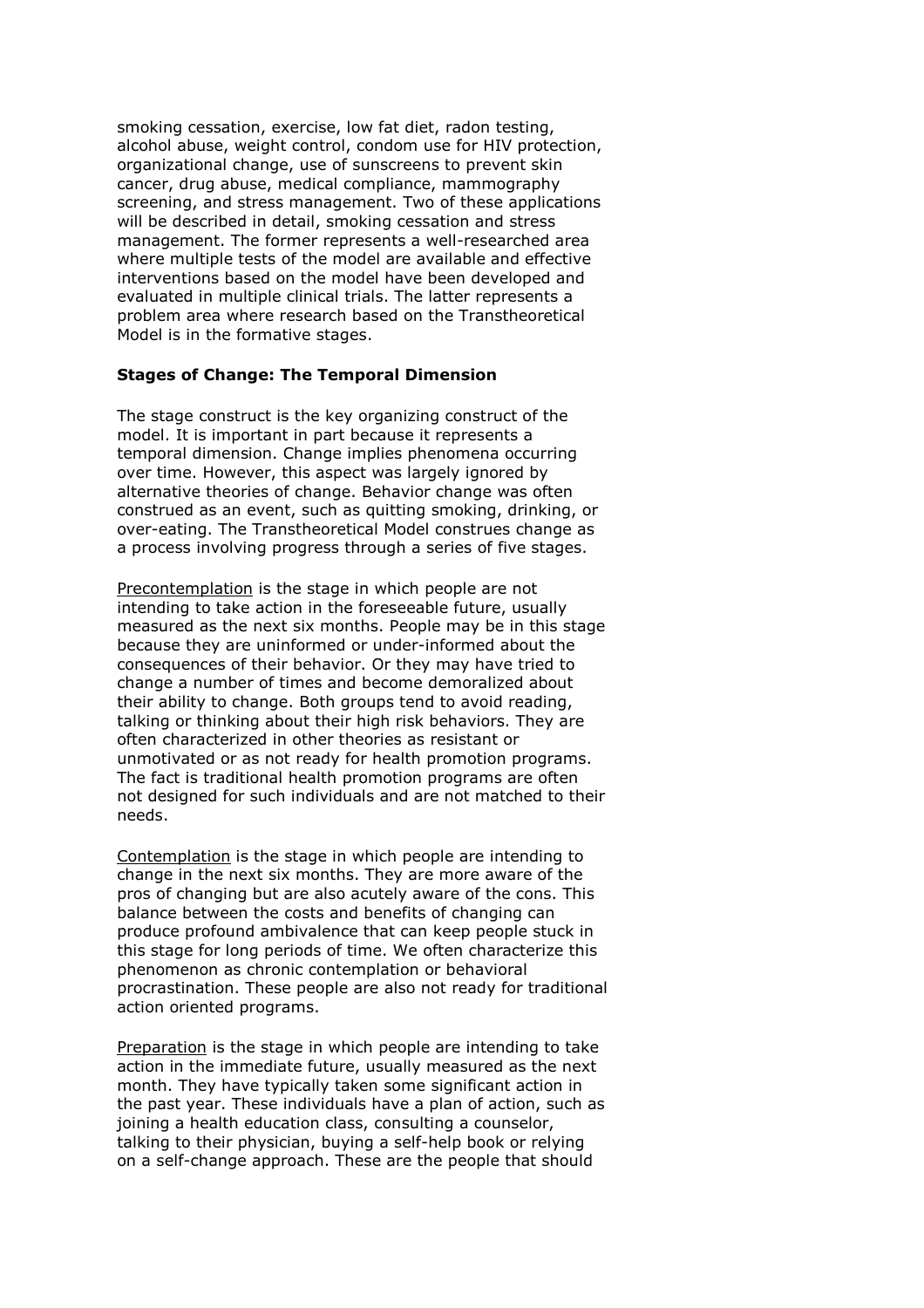be recruited for action- oriented smoking cessation, weight loss, or exercise programs.

Action is the stage in which people have made specific overt modifications in their life-styles within the past six months. Since action is observable, behavior change often has been equated with action. But in the Transtheoretical Model, Action is only one of five stages. Not all modifications of behavior count as action in this model. People must attain a criterion that scientists and professionals agree is sufficient to reduce risks for disease. In smoking, for example, the field used to count reduction in the number of cigarettes as action, or switching to low tar and nicotine cigarettes. Now the consensus is clear--only total abstinence counts. In the diet area, there is some consensus that less than 30% of calories should be consumed from fat. The Action stage is also the stage where vigilance against relapse is critical.

Maintenance is the stage in which people are working to prevent relapse but they do not apply change processes as frequently as do people in action. They are less tempted to relapse and increasingly more confident that they can continue their change.

Figure 1 illustrates how the temporal dimension is represented in the model. Two different concepts are employed. Before the target behavior change occurs, the temporal dimension is conceptualized in terms of *behavioral intention*. After the behavior change has occurred, the temporal dimension is conceptualized in terms of *duration of behavior*.



### *Figure 1. The Temporal Dimension as the Basis for the Stages of Change*

Regression occurs when individuals revert to an earlier stage of change. Relapse is one form of regression, involving regression from Action or Maintenance to an earlier stage. However, people can regress from any stage to an earlier stage. The bad news is that relapse tends to be the rule when action is taken for most health behavior problems. The good news is that for smoking and exercise only about 15% of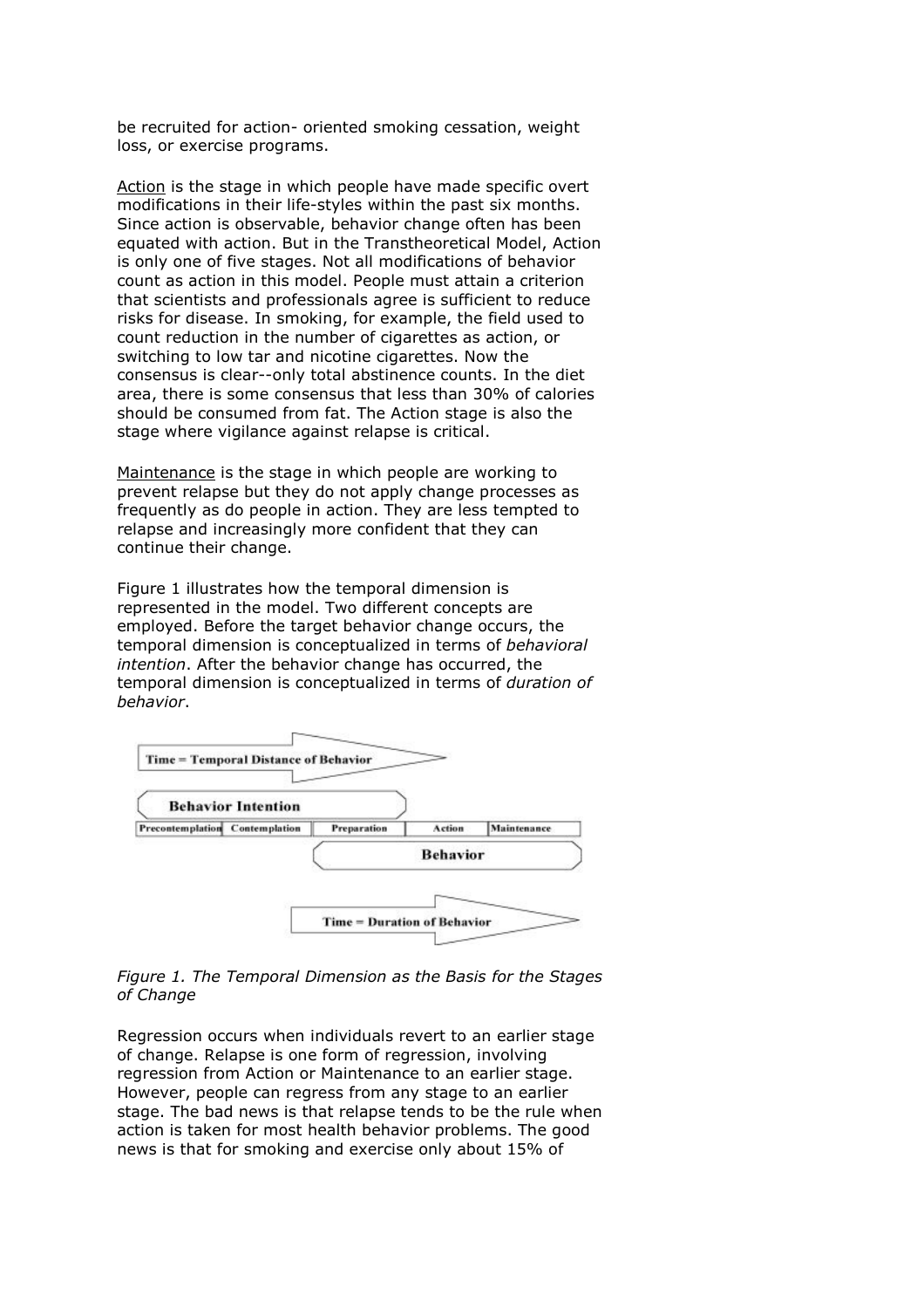people regress all the way to the Precontemplation stage. The vast majority regress to Contemplating or Preparation.

In a recent study (Velicer, Fava, Prochaska, Abrams, Emmons, & Pierce, 1995), it was demonstrated that the distribution of smokers across the first three Stages of Change was approximately identical across three large representative samples. Approximately 40% of the smokers were in the Precontemplation stage, 40% were in the Contemplation stage, and 20% were in the Preparation stage.

However, the distributions may be different in different countries. A recent paper (Etter, Perneger, & Ronchi, 1997) summarized the stage distributions from four recent samples from different countries in Europe (one each from Spain and the Netherlands, and two from Switzerland). The distributions were very similar across the European samples but very different from the American samples. In the European samples, approximately 70% of the smokers were in the Precontemplation stage, 20% were in the Contemplation stage, and 10% were in the Preparation stage.

While the stage distributions for smoking cessation have now been established in multiple samples, the stage distributions for other problem behaviors are not as well known. This is particularly true for countries other than the United States.

### **Intermediate/Dependent Measures: Determining when Change Occurs**

The Transtheoretical Model also involves a series of intermediate/outcome measures. Typical theories of change involve only a single univariate outcome measure of success, often discrete. Point prevalence smoking cessation (Velicer, Prochaska, Rossi, & Snow, 1992) is an example from smoking cessation research. Such measures have low power, i. e., a limited ability to detect change. They are also not sensitive to change over all the possible stage transitions. For example, point prevalence for smoking cessation would be unable to detect an individual who progresses from Precontemplation to Contemplation or from Contemplation to Preparation or from Action to Maintenance. In contrast, the Transtheoretical Model proposes a set of constructs that form a multivariate outcome space and includes measures that are sensitive to progress through all stages. These constructs include the Pros and Cons from the Decisional Balance Scale, Self-efficacy or Temptation, and the target behavior. A more detailed presentation of this aspect to the model is provided elsewhere (Velicer, Prochaska, Rossi, & DiClemente, 1996).

Decisional Balance. The Decisional Balance construct reflects the individual's relative weighing of the pros and cons of changing. It is derived from the Janis and Mann's model of decision making (Janis and Mann, 1985) that included four categories of pros (instrumental gains for self and others and approval for self and others). The four categories of cons were instrumental costs to self and others and disapproval from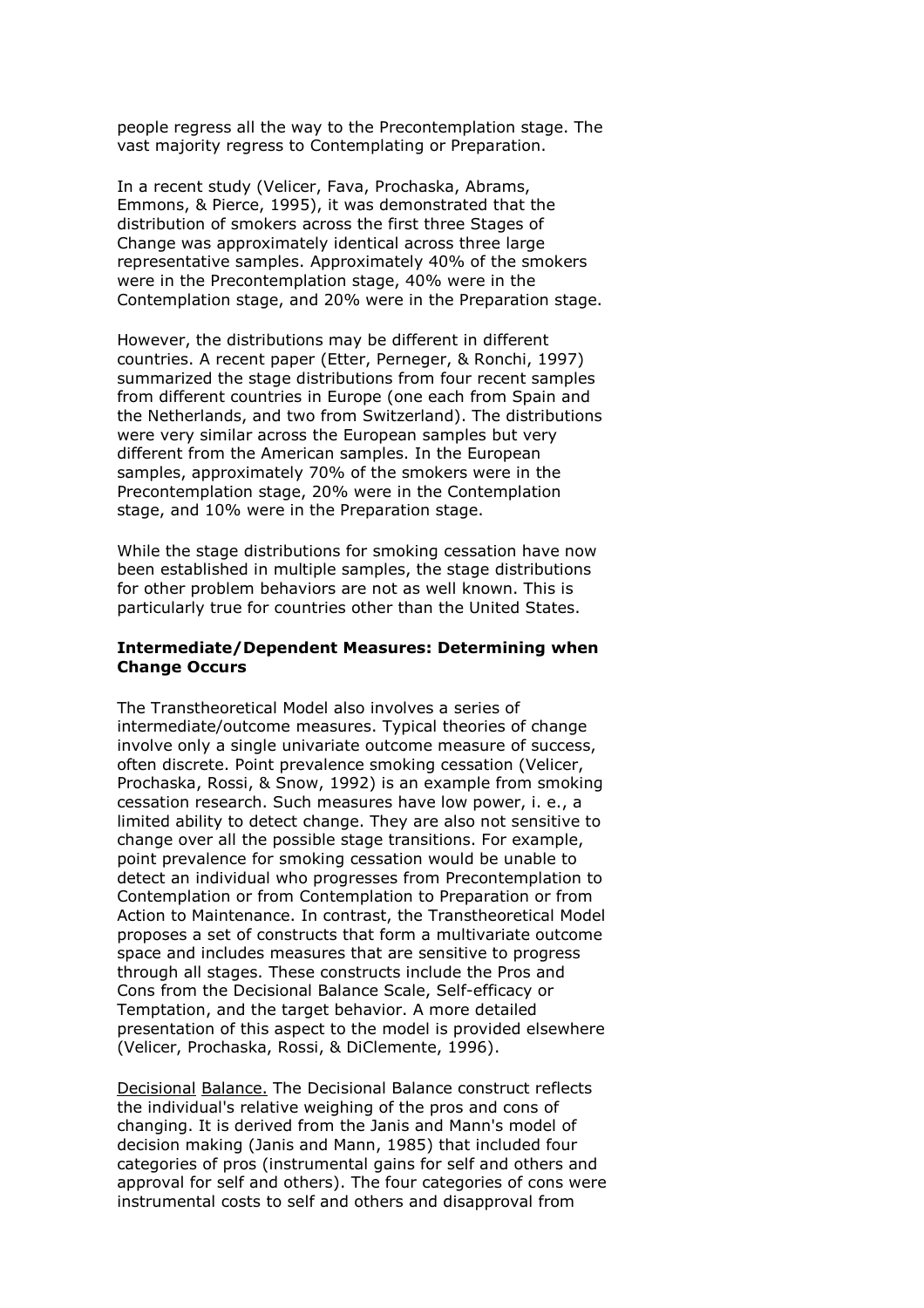self and others. However, an empirical test of the model resulted in a much simpler structure. Only two factors, the Pros and Cons, were found (Velicer, DiClemente, Prochaska, & Brandenberg, 1985). In a long series of studies (Prochaska, et al. 1994), this much simpler structure has always been found.

The Decisional Balance scale involves weighting the *importance* of the Pros and Cons. A predictable pattern has been observed of how the Pros and Cons relate to the stages of change. Figure 2 illustrates this pattern for smoking cessation. In Precontemplation, the Pros of smoking far outweigh the Cons of smoking. In Contemplation, these two scales are more equal. In the advanced stages, the Cons outweigh the Pros.



*Figure 2. The Relationship between Stage and the Decisional Balance for an Unhealthy Behavior*

A different pattern has been observed for the acquisition of healthy behaviors. Figure 3 illustrates this pattern for exercise. The patterns are similar across the first three stages. However, for the last two stages, the Pros of exercising remain high. This probably reflects the fact that maintaining a program of regular exercise requires a continual series of decisions while smoking eventually becomes irrelevant. These two scales capture some of the cognitive changes that are required for progress in the early stages of change.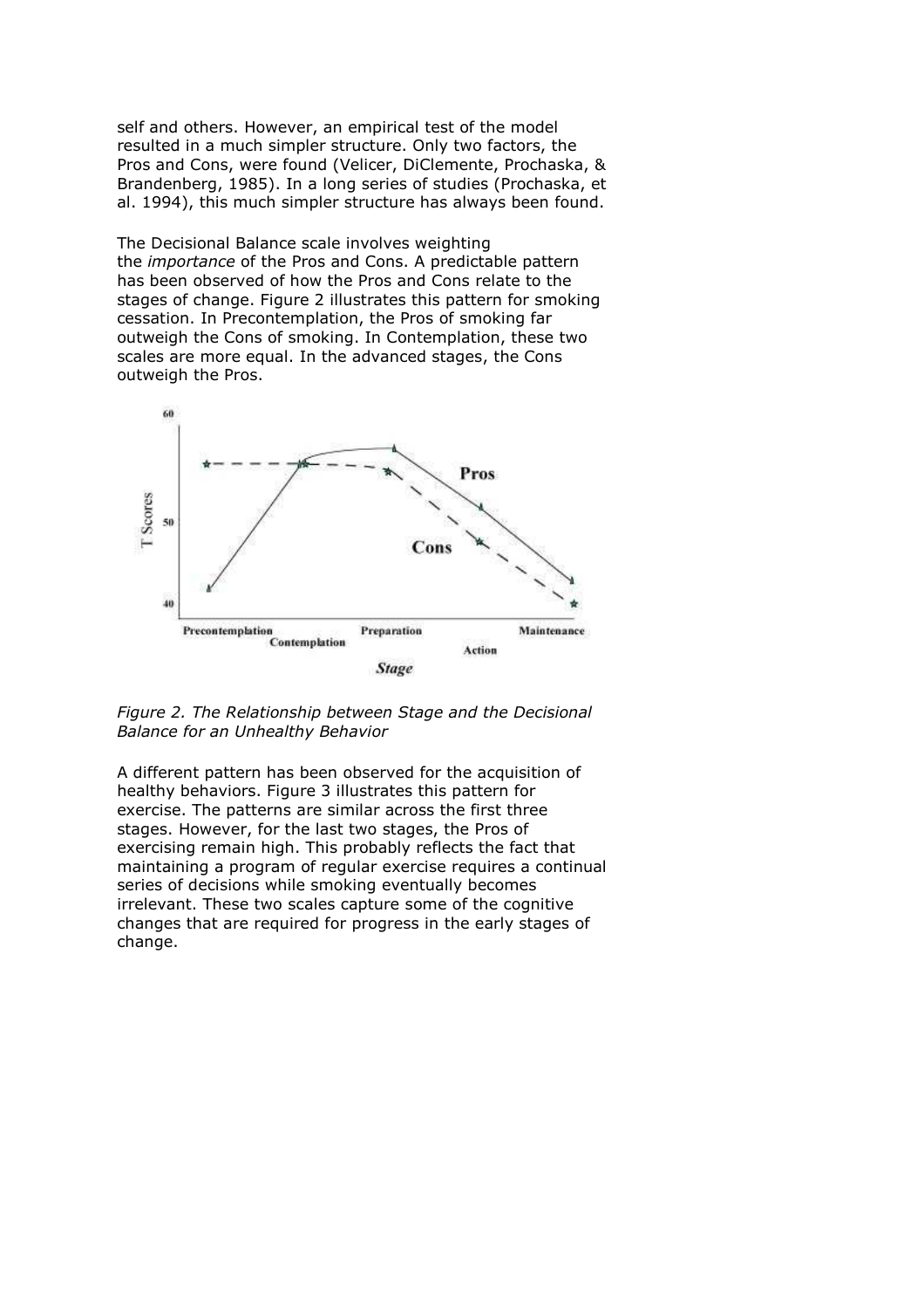

*Figure 3. The Relationship between Stage and the Decisional Balance for a Healthy Behavior*

Self-efficacy/Temptations. The Self-efficacy construct represents the situation specific confidence that people have that they can cope with high-risk situations without relapsing to their unhealthy or high-risk habit. This construct was adapted from Bandura's self-efficacy theory (Bandura, 1977, 1982). This construct is represented either by a Temptation measure or a Self-efficacy construct.

The Situational Temptation Measure (DiClemente, 1981, 1986; Velicer, DiClemente, Rossi, & Prochaska, 1990) reflects the intensity of urges to engage in a specific behavior when in the midst of difficult situations. It is, in effect, the converse of self-efficacy and the same set of items can be used to measure both, using different response formats. The Situational Self-efficacy Measure reflects the confidence of the individual not to engage in a specific behavior across a series of difficult situations.

Both the Self-efficacy and Temptation measures have the same structure (Velicer et al., 1990). In our research we typically find three factors reflecting the most common types of tempting situations: negative affect or emotional distress, positive social situations, and craving. The Temptation/Selfefficacy measures are particularly sensitive to the changes that are involved in progress in the later stages and are good predictors of relapse.

Self-efficacy can be represented by a monotonically increasing function across the five stages. Temptation is represented by a monotonically decreasing function across the five stages. Figure 4 illustrates the relation between stage and these two constructs.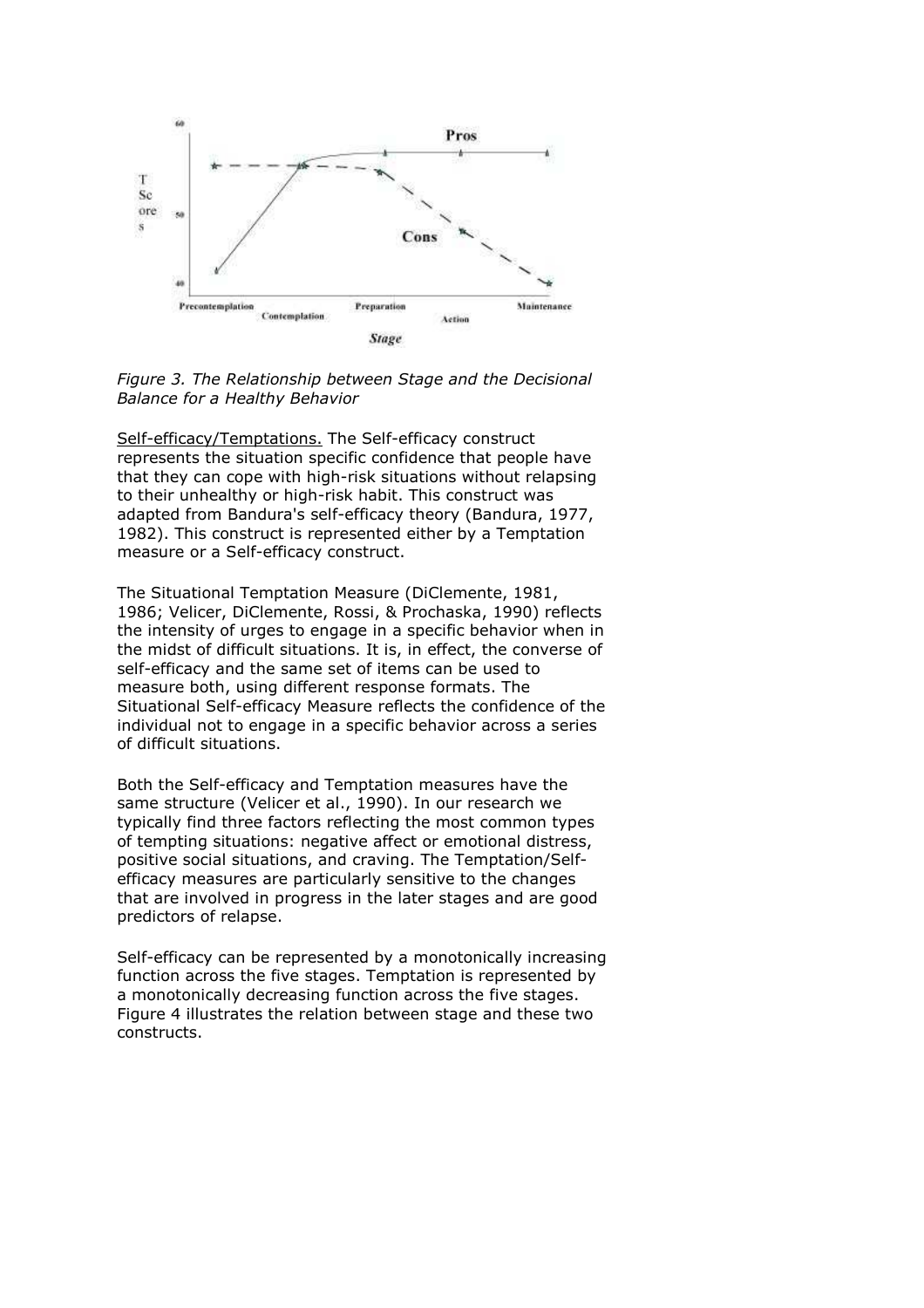

*Figure 4. The Relationship between Stage and both Selfefficacy and Temptation*

## **Independent Measures: How Change Occurs**

Processes of Change are the covert and overt activities that people use to progress through the stages. Processes of change provide important guides for intervention programs, since the processes are the independent variables that people need to apply, or be engaged in, to move from stage to stage. Ten processes (Prochaska & DiClemente, 1983; Prochaska, Velicer, DiClemente, & Fava, 1988) have received the most empirical support in our research to date. The first five are classified as Experiential Processes and are used primarily for the early stage transitions. The last five are labeled Behavioral Processes and are used primarily for later stage transitions. Table 1 provides a list of the processes with a sample item for each process from smoking cessation as well as alternative labels.

### **I.** Processes of Change: Experiential

### 1. **Consciousness Raising [Increasing awareness]**

I recall information people had given me on how to stop smoking

# 2. **Dramatic Relief [Emotional arousal]**

I react emotionally to warnings about smoking cigarettes

# 3. **Environmental Reevaluation [Social reappraisal]**

I consider the view that smoking can be harmful to the environment

# 4. **Social Liberation [Environmental opportunities]**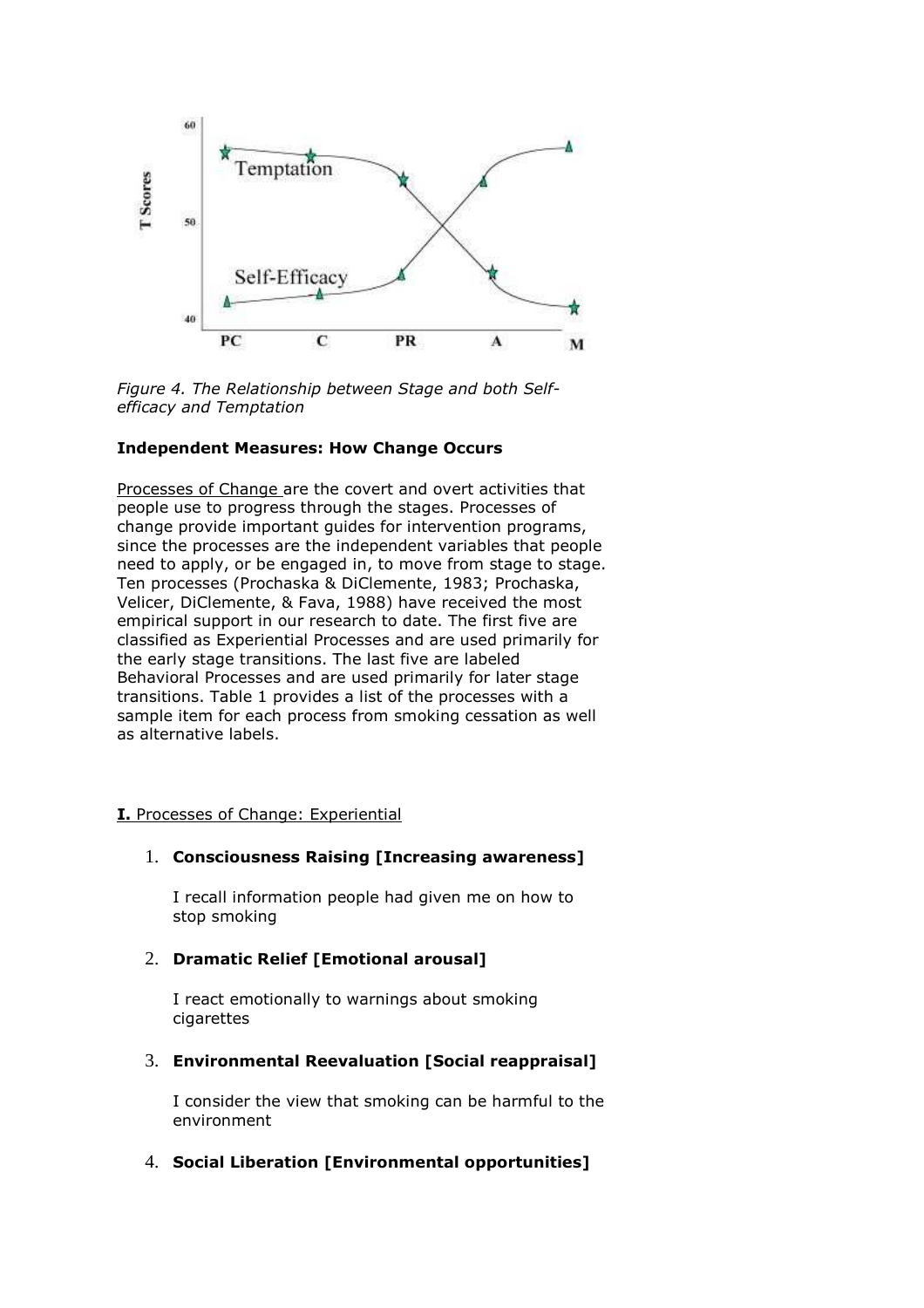I find society changing in ways that make it easier for the nonsmoker

# 5. **Self Reevaluation [Self reappraisal]**

My dependency on cigarettes makes me feel disappointed in myself

**II.** Processes of Change: Behavioral

## 6. **Stimulus Control [Re-engineering]**

I remove things from my home that remind me of smoking

## 7. **Helping Relationship [Supporting]**

I have someone who listens when I need to talk about my smoking

## 8. **Counter Conditioning [Substituting]**

I find that doing other things with my hands is a good substitute for smoking

## 9. **Reinforcement Management [Rewarding]**

I reward myself when I don't smoke

# 10. **Self Liberation [Committing]**

I make commitments not to smoke

*Table 1. The processes of change with alternative labels and sample items from smoking cessation*

Consciousness Raising involves increased awareness about the causes, consequences and cures for a particular problem behavior. Interventions that can increase awareness include feedback, education, confrontation, interpretation, bibliotherapy and media campaigns.

Dramatic Relief initially produces increased emotional experiences followed by reduced affect if appropriate action can be taken. Psychodrama, role playing, grieving, personal testimonies and media campaigns are examples of techniques that can move people emotionally.

Environmental Reevaluation combines both affective and cognitive assessments of how the presence or absence of a personal habit affects one's social environment such as the effect of smoking on others. It can also include the awareness that one can serve as a positive or negative role model for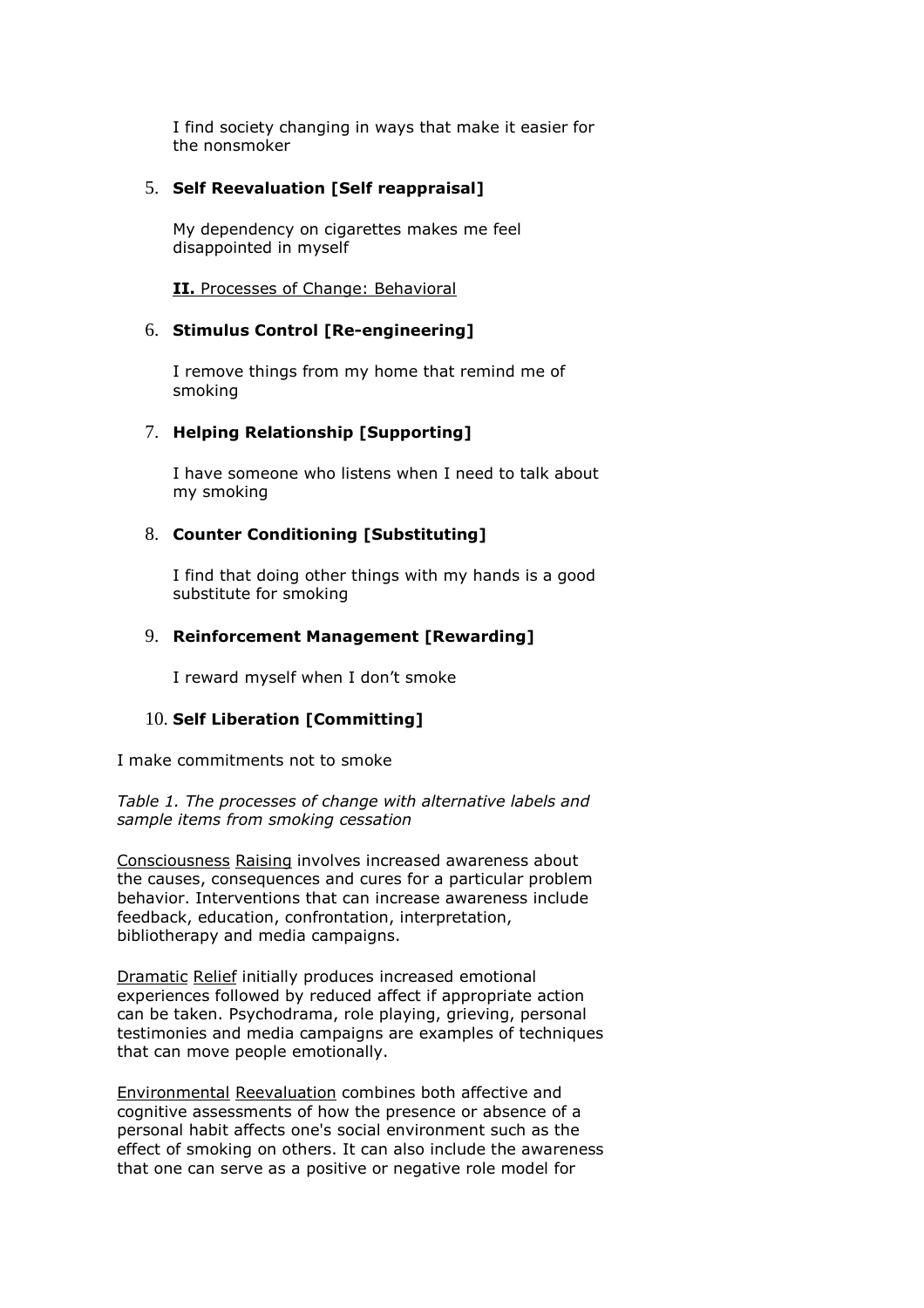others. Empathy training, documentaries, and family interventions can lead to such re-assessments.

Social Liberation requires an increase in social opportunities or alternatives especially for people who are relatively deprived or oppressed. Advocacy, empowerment procedures, and appropriate policies can produce increased opportunities for minority health promotion, gay health promotion, and health promotion for impoverished people. These same procedures can also be used to help all people change such as smoke-free zones, salad bars in school lunches, and easy access to condoms and other contraceptives.

Self-reevaluation combines both cognitive and affective assessments of one's self-image with and without a particular unhealthy habit, such as one's image as a couch potato or an active person. Value clarification, healthy role models, and imagery are techniques that can move people evaluatively.

Stimulus Control removes cues for unhealthy habits and adds prompts for healthier alternatives. Avoidance, environmental re-engineering, and self-help groups can provide stimuli that support change and reduce risks for relapse. Planning parking lots with a two-minute walk to the office and putting art displays in stairwells are examples of reengineering that can encourage more exercise.

Helping Relationships combine caring, trust, openness and acceptance as well as support for the healthy behavior change. Rapport building, a therapeutic alliance, counselor calls and buddy systems can be sources of social support.

Counter Conditioning requires the learning of healthier behaviors that can substitute for problem behaviors. Relaxation can counter stress; assertion can counter peer pressure; nicotine replacement can substitute for cigarettes, and fat free foods can be safer substitutes.

Reinforcement Management provides consequences for taking steps in a particular direction. While reinforcement management can include the use of punishments, we found that self-changers rely on rewards much more than punishments. So reinforcements are emphasized, since a philosophy of the stage model is to work in harmony with how people change naturally. Contingency contracts, overt and covert reinforcements, positive self-statements and group recognition are procedures for increasing reinforcement and the probability that healthier responses will be repeated.

Self-liberation is both the belief that one can change and the commitment and recommitment to act on that belief. New Year's resolutions, public testimonies, and multiple rather than single choices can enhance self-liberation or what the public calls willpower. Motivation research indicates that people with two choices have greater commitment than people with one choice; those with three choices have even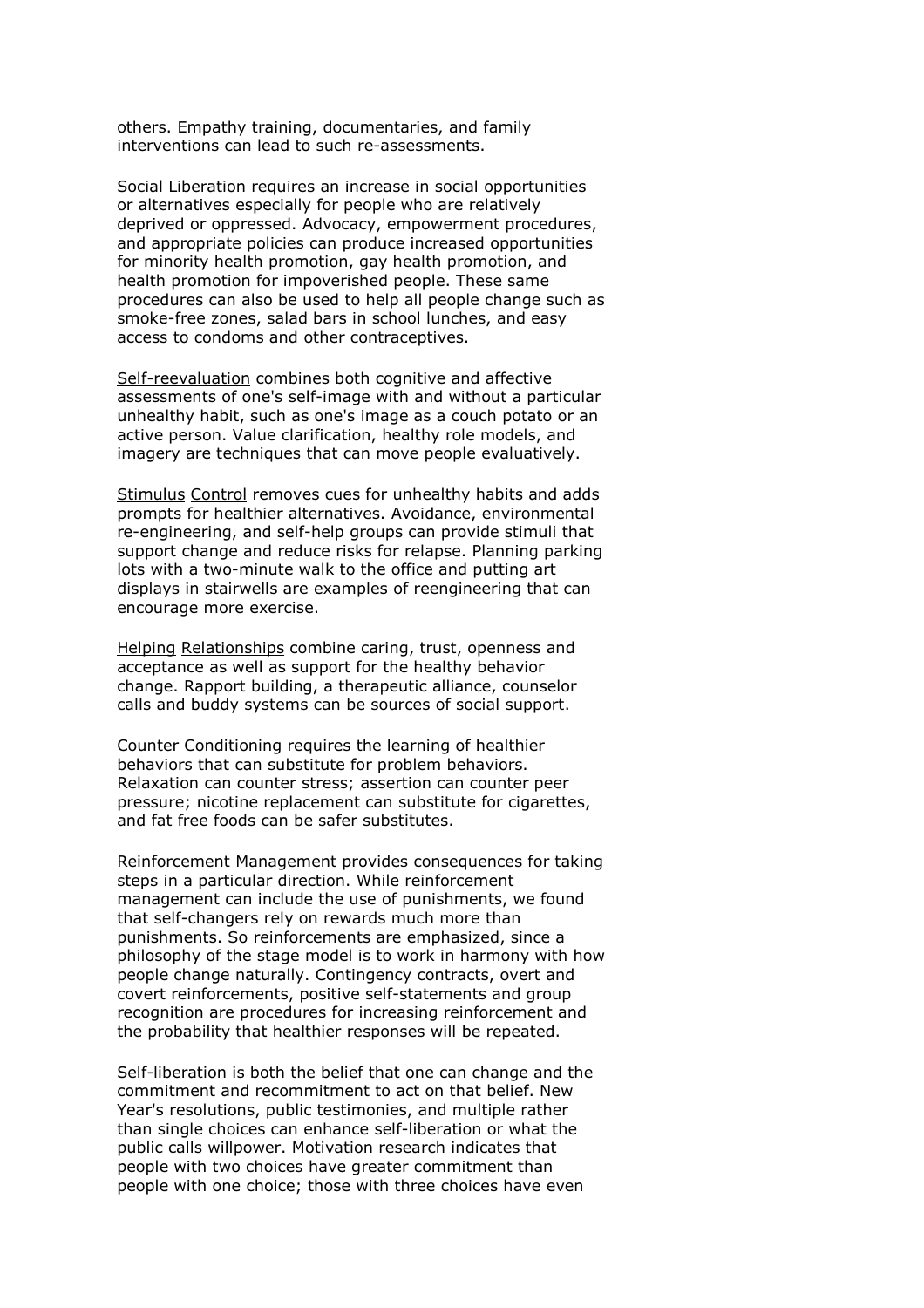greater commitment; four choices does not further enhance will power. So with smokers, for example, three excellent action choices they can be given are cold turkey, nicotine fading and nicotine replacement.

For smoking cessation, each of the processes is related to the stages of change by a curvilinear function. Process use is at a minimum in Precontemplation, increases over the middle stages, and then declines over the last stages. The processes differ in the stage where use reaches a peak. Typically, the experiential processes reach peak use early and the behavioral processes reach peak use late. Figure 5 illustrates the relation of process to stage for two processes, Consciousness Raising and Stimulus Control, exemplars of experiential and behavioral processes, respectively.



*Figure 5. The Relationship between Stage and two sample Processes, Consciousness Raising and Stimulus Control*

### **Summary**

The Transtheoretical Model has general implications for all aspects of intervention development and implementation. We will briefly describe how it impacts on five areas: recruitment, retention, progress, process, and outcome.

The Transtheoretical Model is an appropriate model for the *recruitment* of an entire population. Traditional interventions often assume that individuals are ready for an immediate and permanent behavior change. The recruitment strategies reflect that assumption and, as a result, only a very small proportion of the population participates. In contrast, the Transtheoretical Model makes no assumption about how ready individuals are to change. It recognizes that different individuals will be in different stages and that appropriate interventions must be developed for everyone. As a result, very high participation rates have been achieved.

The Transtheoretical Model can result in high *retention* rates. Traditional interventions often have very high dropout rates. Participants find that there is a mismatch between their needs and readiness and the intervention program. Since the program is not fitting their needs, they quickly dropout. In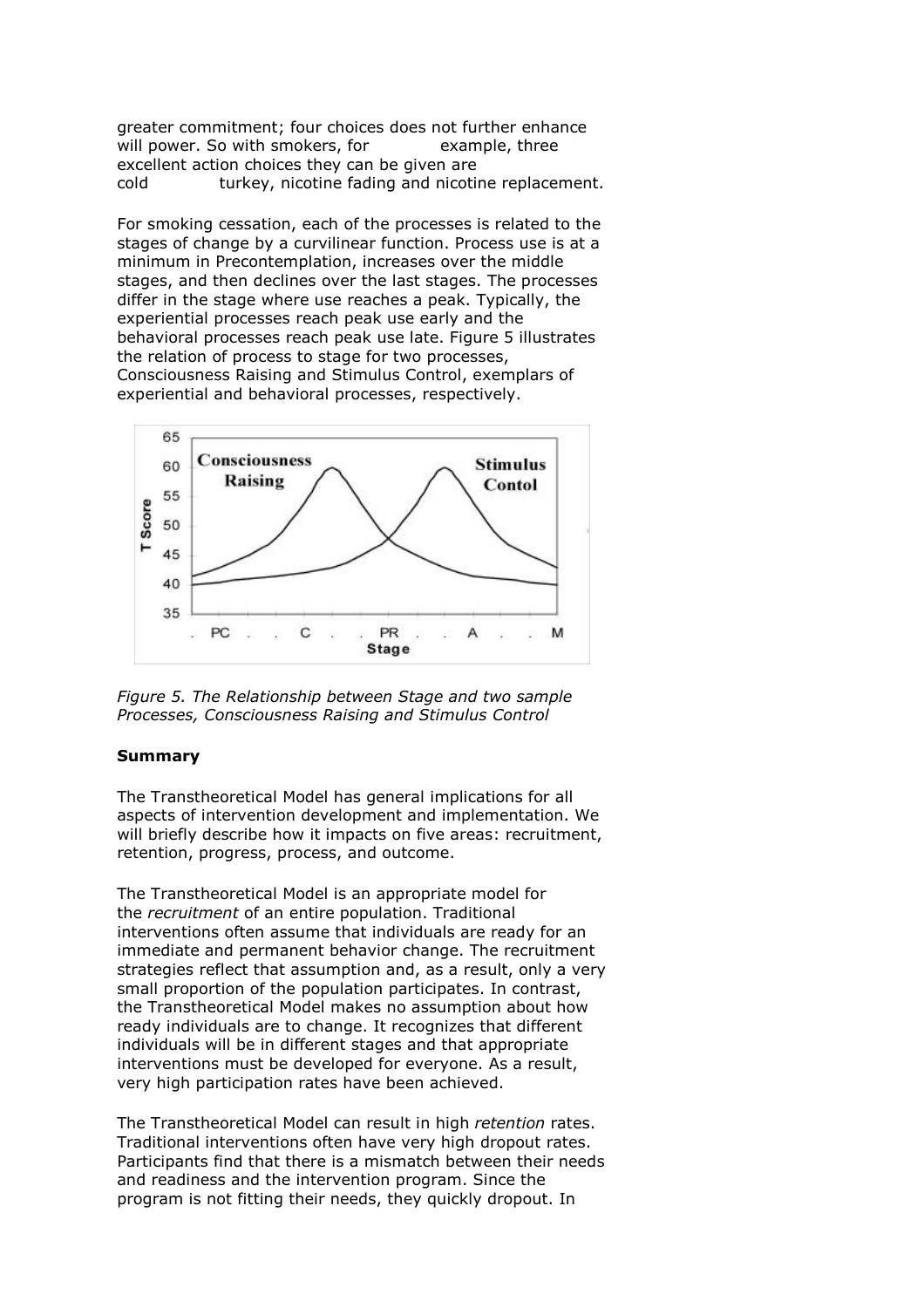contrast, the Transtheoretical Model is designed to develop interventions that are matched to the specific needs of the individual. Since the interventions are individualized to their needs, people much less frequently drop out because of inappropriate demand characteristics.

The Transtheoretical Model can provide sensitive measures of *progress*. Action oriented programs typically use a single, often discrete, measure of outcome. Any progress that does not reach criterion is not recognized. This is particularly a problem in the early stages where progress typically does not involve easily observed changes in overt patterns of behavior. In contrast, the Transtheoretical Model includes a set of outcome measures that are sensitive to a full range of cognitive, emotional, and behavioral changes and recognize and reinforce smaller steps than traditional action-oriented approaches.

The Transtheoretical Model can facilitate an analysis of the *mediational mechanisms*. Interventions are likely to be differentially effective. Given the multiple constructs and clearly defined relationships, the model can facilitate a process analysis and guide the modification and improvement of the intervention. For example, an analysis of the patterns of transition from one stage to another can determine if the intervention was more successful with individuals in one stage and not with individuals in another stage. Likewise, an analysis of process use can determine if the interventions were more successful in activating the use of some processes.

The Transtheoretical Model can support a more appropriate assessment of *outcome*. Interventions should be evaluated in terms of their impact, i.e., the recruitment rate times the efficacy. For example, a smoking cessation intervention could have a very high efficacy rate but a very low recruitment rate. This otherwise effective intervention would have very little impact on smoking rates in the population. In contrast, an intervention that is less effective but has a very high recruitment rate could have an important impact on smoking rates in the population. Interventions based on the Transtheoretical Model have the potential to have both a high efficacy and a high recruitment rate, thus dramatically increasing our potential impact on entire populations of individuals with behavioral health risks.

#### **References**

Bandura, A. (1977). Self-efficacy: Toward a unifying theory of behavior change. Psychological Review, 84, 191-215.

Bandura, A. (1982). Self-efficacy mechanism in human agency. American Psychologist, 37, 122-147.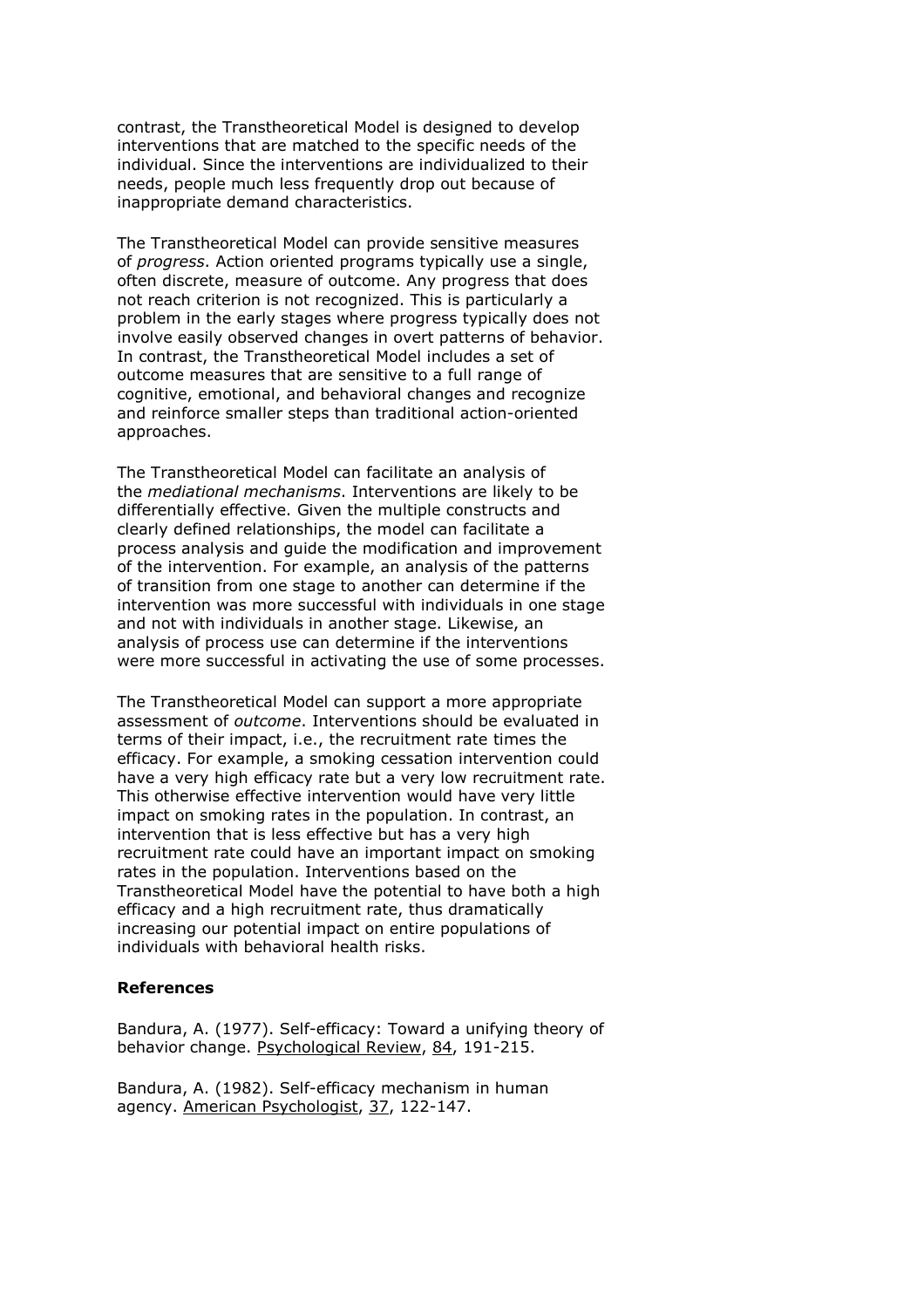Bollen, K. A. (1989). A new incremental fit index for general structural equation models. Sociological Methods of Research, 17, 303-316.

Botelho, R. J., Velicer, W. F., & Prochaska, J. O. (1998). Expert systems for motivating health behavior change: II. Evaluating the future prospects for dissemination. Manuscript under review.

Cohen, J. (1977). Statistical power analysis for the behavioral sciences (rev ed.). New York: Academic Press.

Cronbach, L. J., (1951). Coefficient alpha and the internal structure of tests. Psychometrika, 16, 297-334.

DiClemente, CC (1981). Self-efficacy and smoking cessation maintenance: A preliminary report. Cognitive Therapy and Research, 5, 175-187.

DiClemente, CC (1986). Self-efficacy and the addictive behaviors. Journal of Social and Clinical Psychology, 4, 302- 315.

DiClemente, C. C., Prochaska, J. O., Fairhurst, S., Velicer, W. F., Rossi, J. S., & Velasquez, M. (1991). The process of smoking cessation: An analysis of precontemplation, contemplation and contemplation/action. Journal of Consulting and Clinical Psychology, 59, 295-304.

Etter, J-F, Perneger, T. V., & Ronchi, A. (1997). Distributions of smokers by stage: International comparison and association with smoking prevalence. Preventive Medicine, 26, 580-585.

Fava, J. L., Norman, G. J., Redding, C. A., Keller, S., Robbins, M. L., Maddock, J. E., Evers, K. & Dewart, S. (1997). The Multidimensional Stress Management Behaviors Inventory. Stress Management Working Group, Cancer Prevention Research Center, University of Rhode Island, Kingston, RI.

Fava, J. L., Norman, G. J., Redding, C. A., Levesque, D. A., Evers, K., & Johnson, S. (1998). A Processes of Change Measure for Stress Management. Paper presented at the Nineteenth Annual Scientific Sessions of the Society of Behavioral Medicine, New Orleans, March.

Fava, J. L., Norman, G. J., Levesque, D. A., Redding, C. A., Johnson, S., Evers, K., & Reich, T. (1998) Measuring Decisional Balance for Stress Management. Paper presented at the Nineteenth Annual Scientific Sessions of the Society of Behavioral Medicine, New Orleans, March.

Fava, J. L., Ruggiero, L., & Grimley, D. M. (in press). The development and structural confirmation of the Rhode Island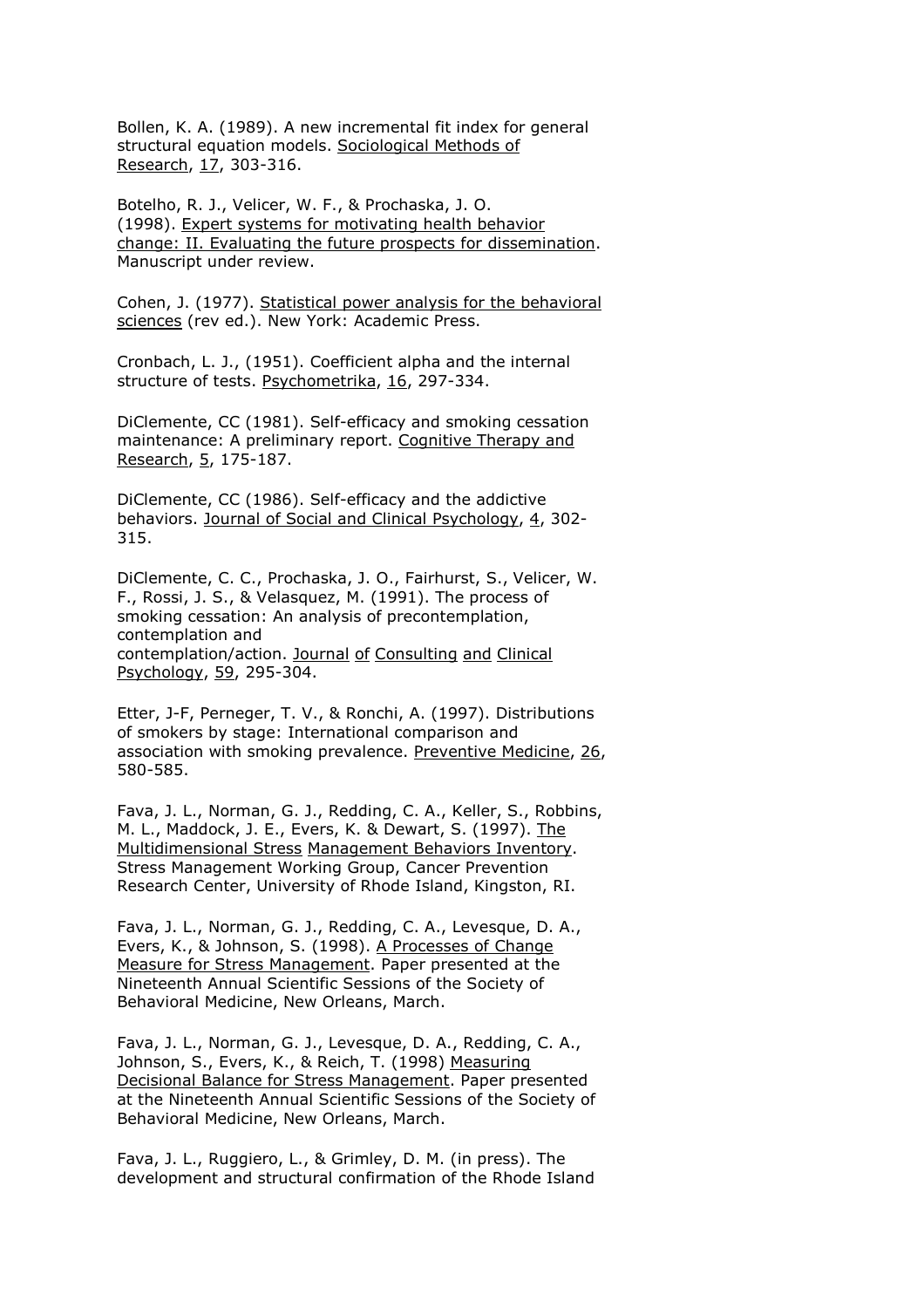Stress and Coping Inventory. Journal of Behavioral Medicine, 00, 000-000.

Fava, JL, Velicer, WF, & Prochaska, JO. (1995). Applying the Transtheoretical Model to a representative sample of smokers. Addictive Behaviors, 20, 189-203.

Fiore, M. C., Smith, S. S., Jorenby, D. E., & Baker, T. B. (1994). The effectiveness of the nicotine patch for smoking cessation: A meta-analysis. Journal of the American Medical Association, 271, 1940-1947.

Flay, B. R. (1985). Psychosocial approaches to smoking prevention: A review of findings. Health Psychology, 4, 449- 488.

Jackson, D. N. (1970). A sequential system for personality scale development. In CD Spielberger, (ed.), Current topics in community and clinical psychology, Vol. 2. Orlando, FL: Academic Press, pp. 61-96.

Jackson, D. N. (1971). The dynamics of structured personality tests. Psychological Review, 78, 229-248.

Janis, I. L., & Mann, L. (1977). Decision making: A psychological analysis of conflict, choice and commitment. New York: Free Press.

Johnson, S. S., Norman, G. J., & Fava, J. L. (1998). Are Subjects in Maintenance for Stress Management at Risk for Relapse? Paper presented at the Nineteenth Annual Scientific Sessions of the Society of Behavioral Medicine, New Orleans, March.

Jöreskog, K. C., & Sörbom, D. (1989). LISREL 7: A guide to the program and applications. (2nd ed.). Chicago: SPSS Inc.

Kohut, F.J., Berkman, L.F., Evans, D. A., & Cornoni-Huntley, J. (1993) Two shorter forms of the CES-D Depression Symptoms Index. Journal of Aging and Health, 5, 179-193.

Lazarus, R. S. (1966). Psychological stress and the coping process. New York: McGraw-Hill Book Co.

Lazarus, R. S., & Folkman, S. (1984). Stress, appraisal and coping. New York: Springer Publishing Co.

Leventhal, H. & Cleary, P. D. (1980). The smoking problem: A review of the research and theory in behavioral risk modification. Psychological Bulletin, 88, 370-405.

Norman, G. J., Fava, J. L., Levesque, D. A., Redding, C. A., Johnson, S., Evers, K., & Reich, T. (1997). An Inventory for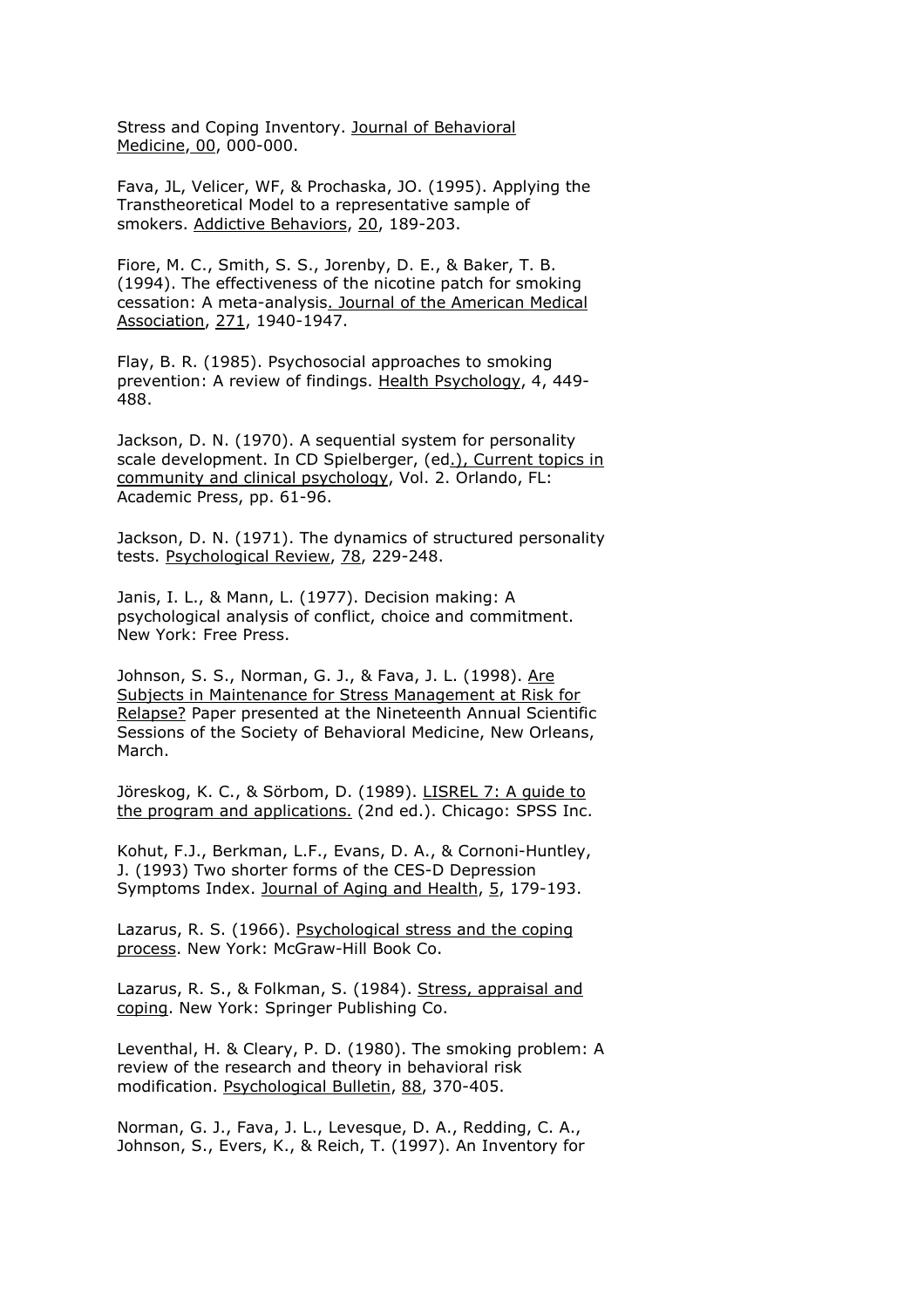Measuring Confidence to Manage Stress. Annals of Behavioral Medicine, 19 (supplement), 78.

Prochaska, J. O. (1994). Strong and weak principles for progressing from precontemplation to action on the basis of twelve problem behaviors. Health Psychology, 13, 47-51.

Prochaska, J. O., & DiClemente, C. C. (1983). Stages and processes of self-change of smoking: Toward an integrative model of change. Journal of Consulting and Clinical Psychology, 51, 390-395.

Prochaska, J.O., DiClemente, C.C., Velicer, W.F., Ginpil, S., & Norcross, J.C. (l985). Predicting change in status for selfchangers. Addictive Behaviors, IO, 395-406.

Prochaska, J. O., DiClemente, C. C., & Norcross, J. C. (1992). In search of how people change: Applications to addictive behavior. American Psychologist, 47, 1102-1114.

Prochaska, J. O., DiClemente, C. C., Velicer, W. F., & Rossi, J. S. (1993). Standardized, individualized, interactive and personalized self-help programs for smoking cessation. Health Psychology, 12, 399-405.

Prochaska, J. O., & Velicer, W.F. (1997). The Transtheoretical Model of health behavior change. American Journal of Health Promotion, 12, 38-48.

Prochaska, J. O., Velicer, W. F., DiClemente, C. C., & Fava, J. L. (1988). Measuring the processes of change: Applications to the cessation of smoking. Journal of Consulting and Clinical Psychology, 56, 520-528.

Prochaska, J.O., Velicer, W.F., DiClemente, C.C., Guadagnoli, E., & Rossi, J. (1991). Patterns of Change: A dynamic typology applied to smoking cessation. Multivariate Behavioral Research, 26, 83-107.

Prochaska, J. O., Velicer, W. F., Fava, J.L., Rossi, J. S., & Tsoh, J. (1998a). A stage-matched expert system intervention for a total population of smokers. Manuscript under review.

Prochaska, J. O., Velicer, W. F., Fava, J. L., Ruggiero, L., Laforge, R. G., & Rossi, J. S. (1998b). Counselor and stimulus control enhancements of a stage-matched expert system intervention for smokers in a managed care setting. Manuscript under review.

Prochaska, J. O., Velicer, W. F., Rossi, J. S., Goldstein, M. G., Marcus, B. H., Rakowski, W., Fiore, C., Harlow, L. L., Redding, C. A., Rosenbloom, D., & Rossi, S. R. (1994). Stages of change and decisional balance for 12 problem behaviors. Health Psychology, 13, 39-46.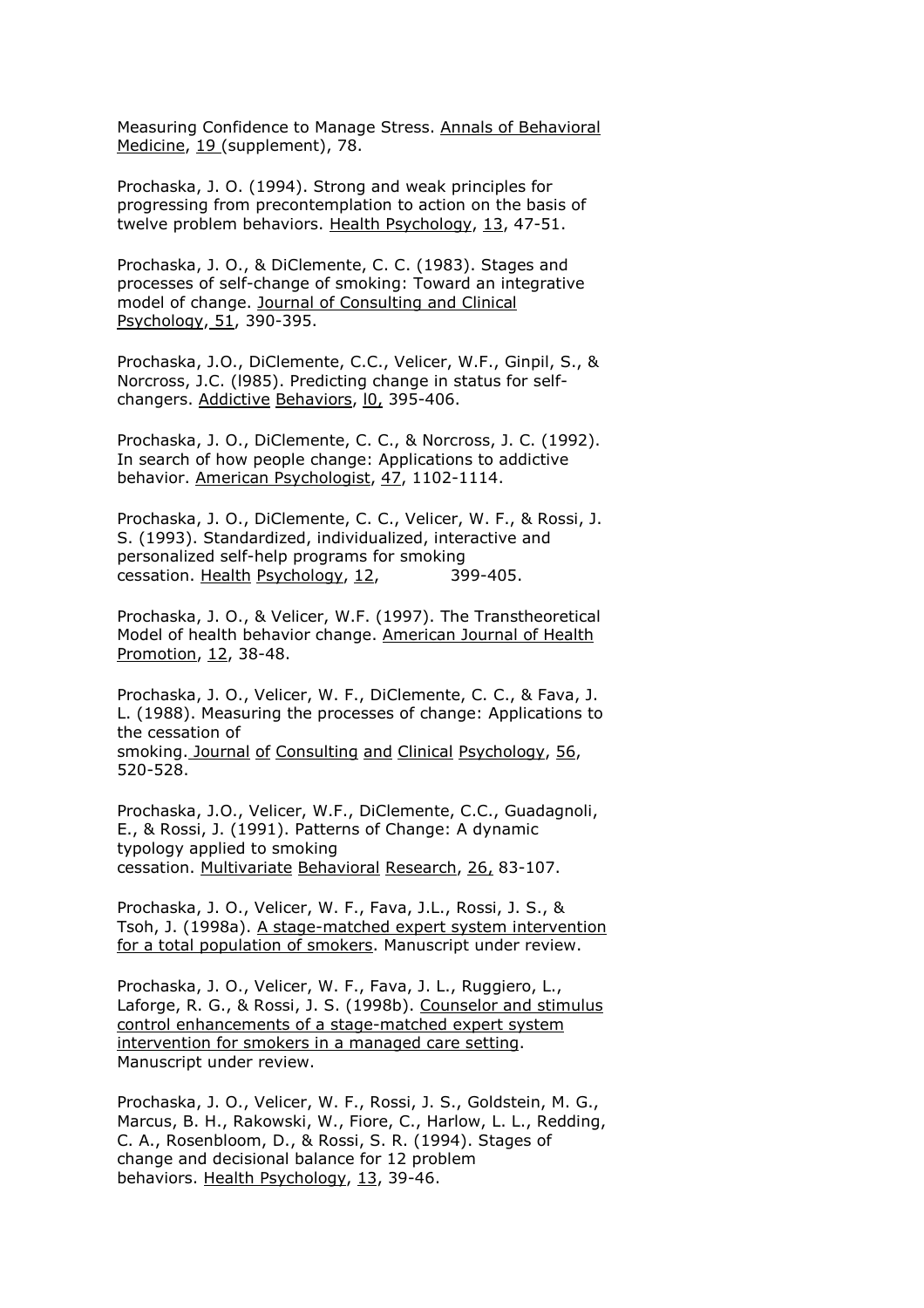Robbins, M. L., Fava, J. L., Norman, G. J., Velicer, W. F., Redding, C., & Levesque, D. B. (1998). Stages of Change for Stress Management in Three Samples. Paper presented at the Nineteenth Annual Scientific Sessions of the Society of Behavioral Medicine, New Orleans, March.

Stewart, A. L., Hays, R. D., & Ware, J. E., Jr. (1988). The MOS short-form general health survey: Reliability and validity in a patient population. Medical Care, 26, 724-735.

Susser, M., & Susser, E. (1996). Choosing a future for epidemiology: II Eras and paradigms. American Journal of Public Health, 86, 668-673.

Tucker, L. R., & Lewis, C. (1973). A reliability coefficient for maximum likelihood factor analysis. Psychometrika, 38, 1-10.

Veit, C. T., & Ware, J. E., Jr. (1983). The structure of psychological distress and well-being in general populations. Journal of Consulting and Clinical Psychology, 51, 730-742.

Velicer, WF, Botelho, RJ, & Prochaska, JO. (1998). Expert systems for motivating health behavior change: I. Methods, applications, and outcome studies. Manuscript under review, 1997.

Velicer, W. F., DiClemente, C. C., Prochaska, J. O., & Brandenberg, N. (1985). A decisional balance measure for assessing and predicting smoking status. Journal of Personality and Social Psychology, 48, 1279-1289.

Velicer, W. F., DiClemente, C. C., Rossi, J. S., & Prochaska, J. O. (1990). Relapse situations and self-efficacy: An integrative model. Addictive Behaviors, 15, 271-283.

Velicer, W. F., Fava, J. L. Prochaska, J. O., Abrams, D. B., Emmons, K. M., & Pierce, J. (1995). Distribution of smokers by stage in three representative samples. Preventive Medicine, 24: 401-411.

Velicer, W.F., Laforge, R.G., Levesque, D. A., & Fava, J.L. (1994). The development and initial validation of the Smoking Policy Inventory. Tobacco Control, 3, 347-355.

Velicer, W.F., & Prochaska, J. O. (in press). An expert system intervention for smoking cessation. Patient Education and Counseling, 00, 00-00.

Velicer, W. F., Prochaska, J. O., Bellis, J. M., DiClemente, C. C., Rossi, J. S., Fava, J. L., & Steiger, J. H. (1993). An expert system intervention for smoking cessation. Addictive Behaviors, 18: 269-290.